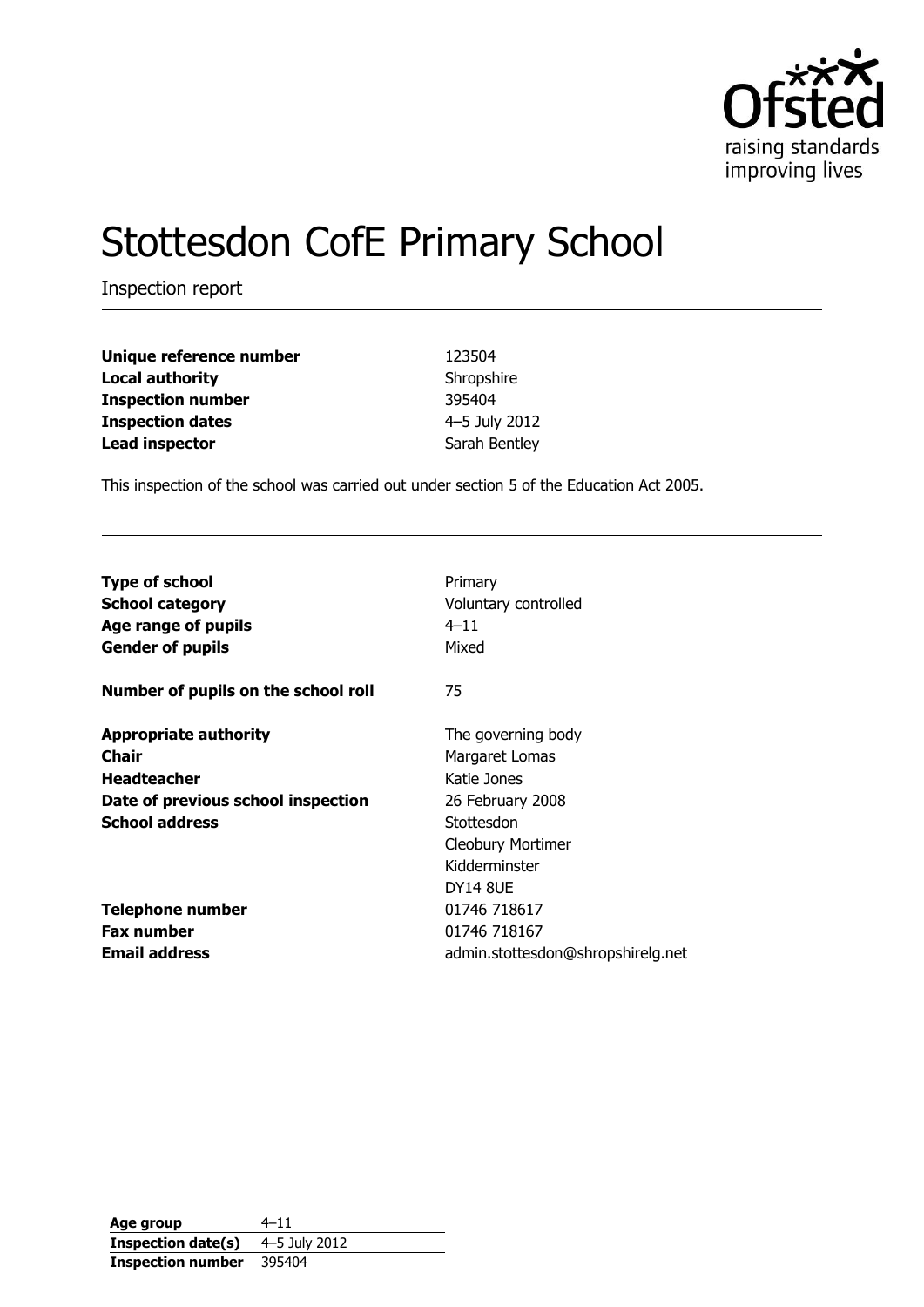

You can use Parent View to give Ofsted your opinion on your child's school. Ofsted will use the information parents and carers provide when deciding which schools to inspect and when.

You can also use Parent View to find out what other parents and carers think about schools in England. You can visit [www.parentview.ofsted.gov.uk,](http://www.parentview.ofsted.gov.uk/) or look for the link on the main Ofsted website: [www.ofsted.gov.uk](http://www.ofsted.gov.uk/)

The Office for Standards in Education, Children's Services and Skills (Ofsted) regulates and inspects to achieve excellence in the care of children and young people, and in education and skills for learners of all ages. It regulates and inspects childcare and children's social care, and inspects the Children and Family Court Advisory Support Service (Cafcass), schools, colleges, initial teacher training, work-based learning and skills training, adult and community learning, and education and training in prisons and other secure establishments. It assesses council children's services, and inspects services for looked after children, safeguarding and child protection.

Further copies of this report are obtainable from the school. Under the Education Act 2005, the school must provide a copy of this report free of charge to certain categories of people. A charge not exceeding the full cost of reproduction may be made for any other copies supplied.

If you would like a copy of this document in a different format, such as large print or Braille, please telephone 0300 123 4234, or email enquiries@ofsted.gov.uk.

You may copy all or parts of this document for non-commercial educational purposes, as long as you give details of the source and date of publication and do not alter the information in any way.

To receive regular email alerts about new publications, including survey reports and school inspection reports, please visit our website and go to 'Subscribe'.

Piccadilly Gate Store St **Manchester** M1 2WD

T: 0300 123 4234 Textphone: 0161 618 8524 E: enquiries@ofsted.gov.uk W: www.ofsted.gov.uk



© Crown copyright 2012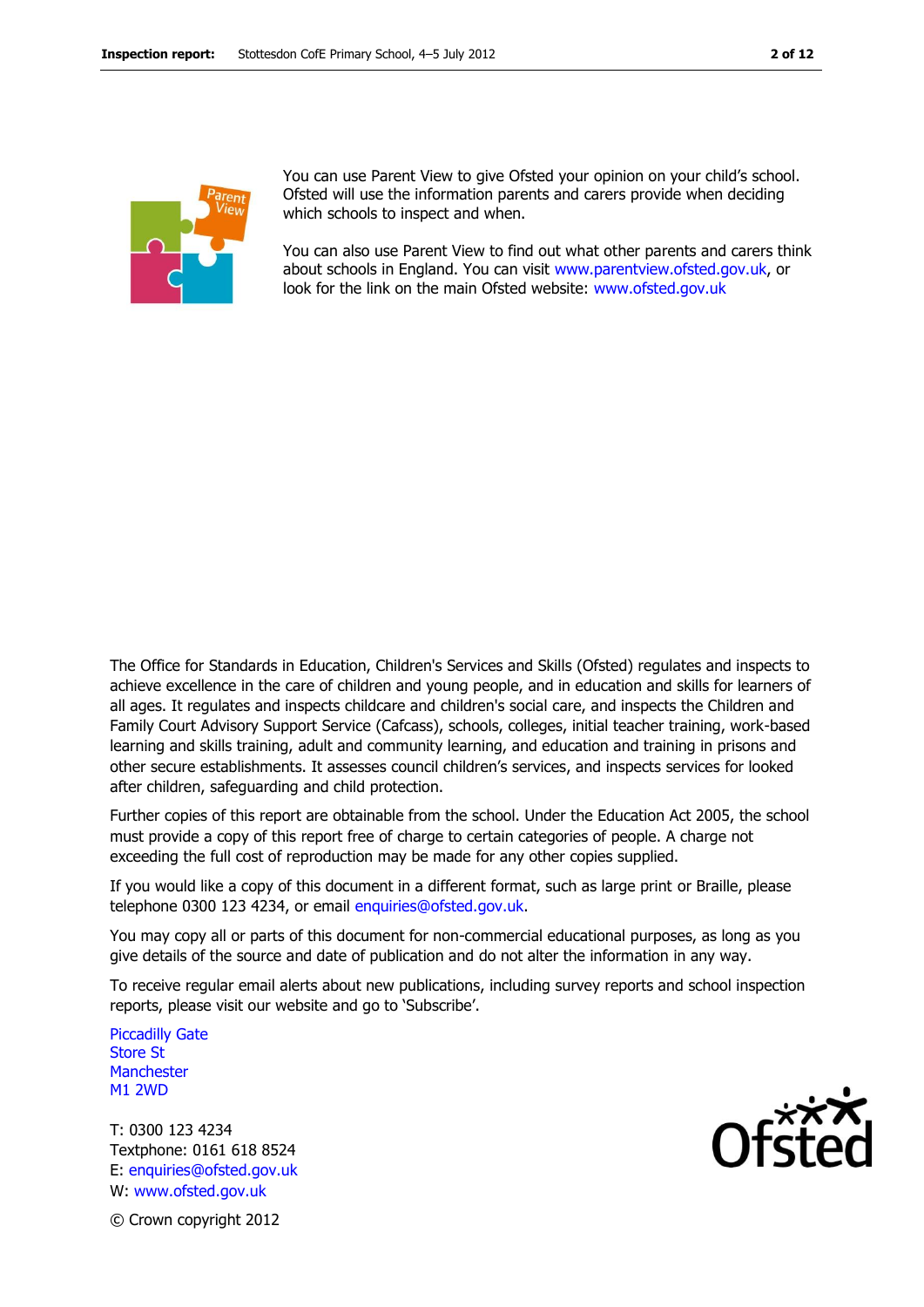## **Introduction**

Inspection team

Sarah Bentley Inspector Additional Inspector

This inspection was carried out with two days' notice. The inspector sampled five and a half hours of teaching in eight lessons taught by four teachers. Interventions to provide additional learning support were discussed and observed. All observations were conducted jointly with the headteacher or the literacy coordinator. A learning walk with the pupils was completed. The inspector examined pupils' work. She heard pupils read and held discussions with pupils about all aspects of school life. The inspector held meetings with the headteacher, teachers and the members of the governing body. The inspector looked at a wide range of documents, including the school's improvement planning, assessment data showing pupils' progress and safeguarding documents. The inspector analysed 44 questionnaires returned by parents and carers and considered responses to the questionnaires from 32 pupils and 13 members of staff.

## **Information about the school**

Stottesdon Primary school is smaller than the average-sized school but has grown since the time of the last inspection. The school is organised into three mixed-age classes. The large majority of pupils are White British. The proportion of pupils who are known to be eligible for free school meals is well below the average. The proportion of pupils supported at school action plus or with a statement of special educational needs is well above the average. The school has achieved Schools for Health status, Active mark, Quality Mark, Eco schools and safer school status. The school meets the current floor standards, whereby the government sets the minimum expectations for attainment and progress. The school has been working together with Clee Hill Primary school, and Lacon Childe Secondary school as part of a 'soft' federation since April 2012. This provides valuable opportunities for staff to develop their professional skills.

Childcare, which is not managed by the governing body, is provided on site by an independent contractor and was subject to a separate inspection.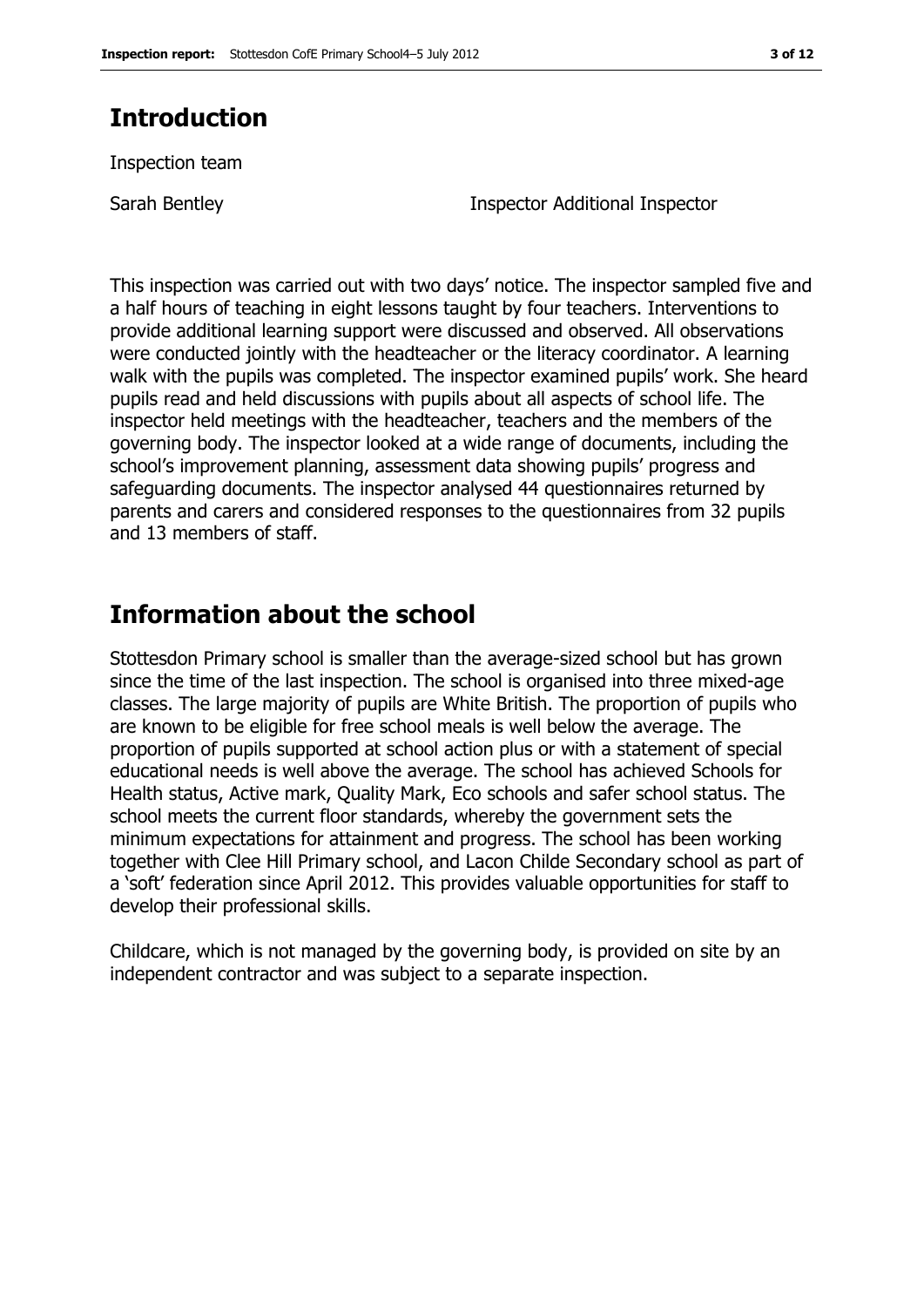## **Inspection judgements**

| <b>Overall effectiveness</b>          |  |
|---------------------------------------|--|
|                                       |  |
| <b>Achievement of pupils</b>          |  |
| <b>Quality of teaching</b>            |  |
| <b>Behaviour and safety of pupils</b> |  |
| <b>Leadership and management</b>      |  |

## **Key findings**

- Stottesdon is an outstanding school. This is because it has sustained the high levels of achievement for all its pupils and is exceptionally well led and managed. All staff are highly effective in the way they use data to plan for outstanding progress, enabling all pupils to fulfil their potential.
- **E** Achievement is outstanding. Pupils make rapid gains from the start and go on to achieve above average standards in English and mathematics. Pupils show focus and resilience when learning. There is a relative weakness in younger pupils' spelling of some common and everyday words.
- The quality of teaching is outstanding. All staff have exceptionally high expectations of all pupils' achievements. Teachers identify quickly and effectively any gaps individual pupils may have and precise teaching strategies are then implemented. Teachers constantly challenge pupils to achieve their very best.
- **Pupils' behaviour and safety are outstanding. All pupils feel extremely safe in** school. Attendance is well above average and punctuality is a notable strength. Pupils' are exceptionally well cared for in the schools 'family' ethos and demonstrate highly positive attitudes to learning.
- Leadership and management are outstanding. This school has high expectations for all its pupils. Self-evaluation is very accurate and underpins all aspects of the school's performance in order to secure ongoing improvement. Learning and progress are very well tracked and the information gained is used effectively to implement successful interventions for all pupils. The leadership of teaching is very effective. It is characterised by effective performance management, training and support. Staff work cohesively as a highly reflective team and together they deliver a very dynamic curriculum which pupils enjoy and value. Teaching provides excellent opportunities for pupils' spiritual, moral, social and cultural development. Team work between staff and governors is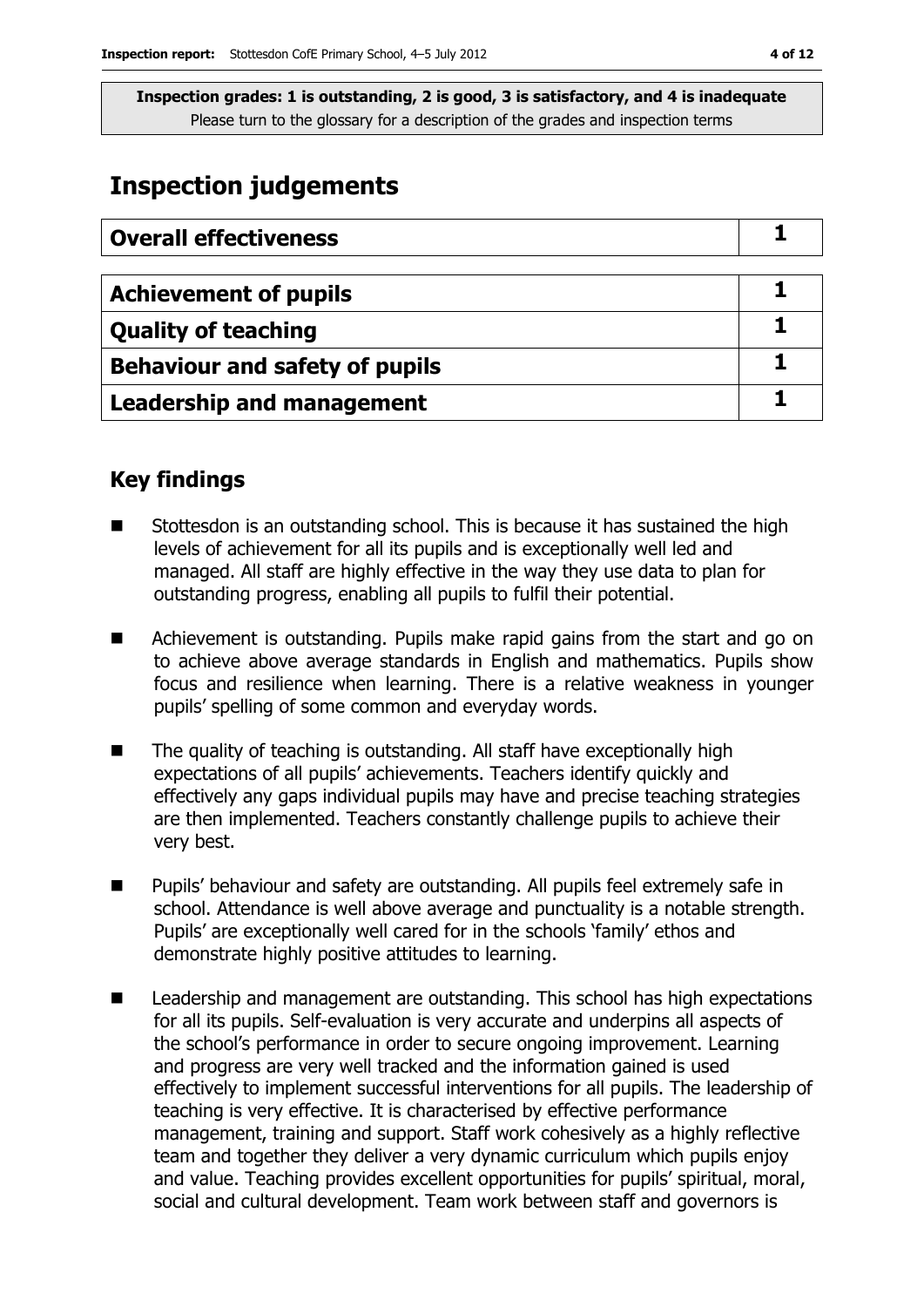excellent.

## **What does the school need to do to improve further?**

 Provide pupils' in Key Stage 1 with regular opportunities to practise and learn how to spell correctly common and everyday words in their daily phonics lessons in order to consistently apply them in their writing.

### **Main report**

#### **Achievement of pupils**

All parents and carers who completed the inspection questionnaire agree they are very happy with the way the school helps support their children's progress. All felt that the school enables pupils to develop good skills in communication, reading, writing, and mathematics. Scrutiny of pupils' work and the lessons observed endorse parents' and carers' views and confirm the school's assessment that pupils are making rapid progress across the school.

The small numbers of pupils in each year group mean that the skill levels and understanding when they join the school varies considerably. Attainment on entry is similar to that expected nationally for children of this age. Children make excellent progress through the Early Years Foundation Stage and have achieved or exceeded the goals expected by the time they move into Key Stage 1. They make particularly rapid progress in reading and writing. At the end of Year 2, attainment is above average in reading, writing and mathematics. By the end of Year 6, attainment is above average in reading and writing, and mathematics. Disabled pupils and those with special educational needs make accelerated progress, thanks to the finely-tuned support that is highly targeted to their individual learning needs.

Good achievement in reading starts in Reception where attainment is usually above average because of the emphasis the school places on the teaching of the sounds that letters make and early reading skills. After very effective learning about a range of spelling patterns, children confidently wrote words such as 'tail' and 'mail' in their daily letters and sounds session. However, not all Key Stage 1 pupils confidently spell key words correctly in the early stages of writing. All pupils are heard read regularly. Less-able readers demonstrate very enthusiastic attitudes towards reading. They consistently apply their good letter sound skills, and the extra help they get enables them to develop their fluency and confidence over time.

Interventions are very well planned so that disabled pupils and those with special educational needs are exceptionally well supported and make rapid gains in their learning. The attainment gap between the lower-attaining pupils and the national average is closing rapidly. Everyone in the school is highly committed to ensuring provision supports these pupils' development of their basic skills and enables them to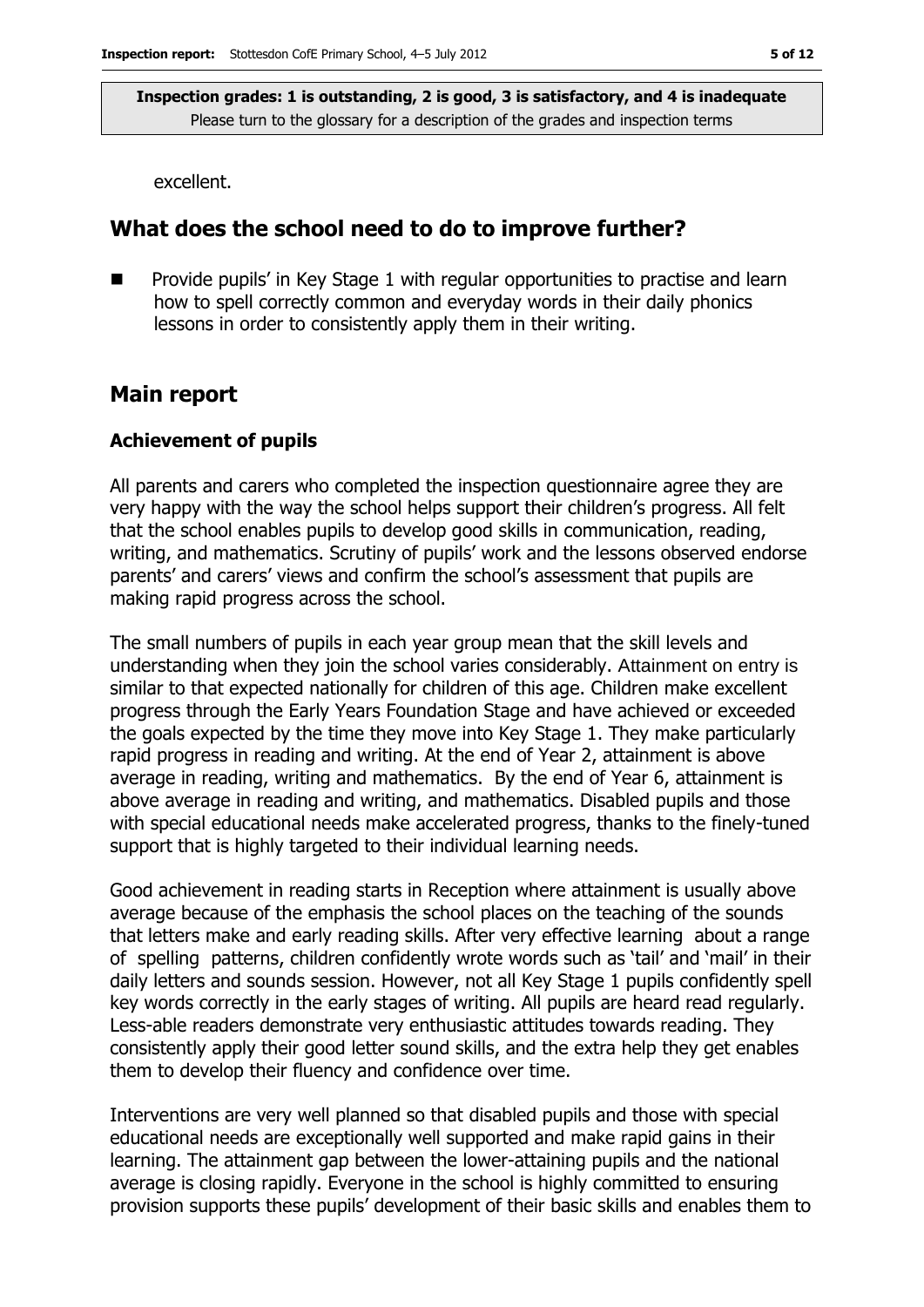feel good about the smaller steps they are taking.

#### **Quality of teaching**

Teaching is at least good and often it is outstanding. This results in pupils making excellent progress. The vast majority of parents and carers responding to the inspection questionnaire would recommend the school to others. Pupils are actively encouraged to push forward and have a go. This individualised teaching approach helps pupils develop very positive attitudes to learning and respond to challenges confidently. Questioning by all staff is a distinct strength and probes children's thinking, making sure that they are able to demonstrate their understanding. This then links into the assessment cycle so that learning can be built upon. Lesson observations, talking to a range of pupils and pupils' work books show that planning is tailored well to consistently challenge pupils. The work seen in pupils' books showed rapid progress and there are opportunities for pupils to work at different levels.

Teachers and teaching assistants focus closely on giving pupils helpful feedback through marking and comments about what to do and how to improve their work. Collaborative work on assessment has enabled staff to be confident to meet the needs of the varied levels within each classroom. As a result, even the youngest pupils know what they need to do to next and the very wide range of pupils spoken to feel very good about the progress they are making. In all the lessons observed, good learning habits were evident in response to interesting tasks. Reading is taught exceptionally well, an exciting range of resources are used very effectively to support this. Pupils show a love of books as a direct result. Pupils' work is celebrated in a wide range of high-quality displays around the school which value their achievements.

Teachers combine different subjects in exciting topics that include excellent opportunities to develop literacy, numeracy and technology skills. This was evident in a mathematics lesson where pupils were applying their mathematical skills in an enterprise project. The pupils' spiritual, moral, social and cultural development is promoted extremely well by making sure they have excellent opportunities to reflect and learn together in a wide range of exciting topics. An example of this is the link the school has fostered with a school in an inner city context so that pupils have a deeper understanding as a result of a shared project and residential visit. Reception and Year 1 pupils enjoyed the practical approach to the teaching of letters and sounds outside where they had to find sounds and tricky spelling patterns. This resulted in pupils independently working in a practical way to show their awareness and understanding, thoroughly enjoying this approach. In a French lesson pupils were observed having great fun creating healthy eating posters; some were using their information and communication technology skills. They enjoyed orally giving advice in French to each other and writing in French, on their poster. The level of pupil's confidence both in writing and in speaking French was something they felt really proud about.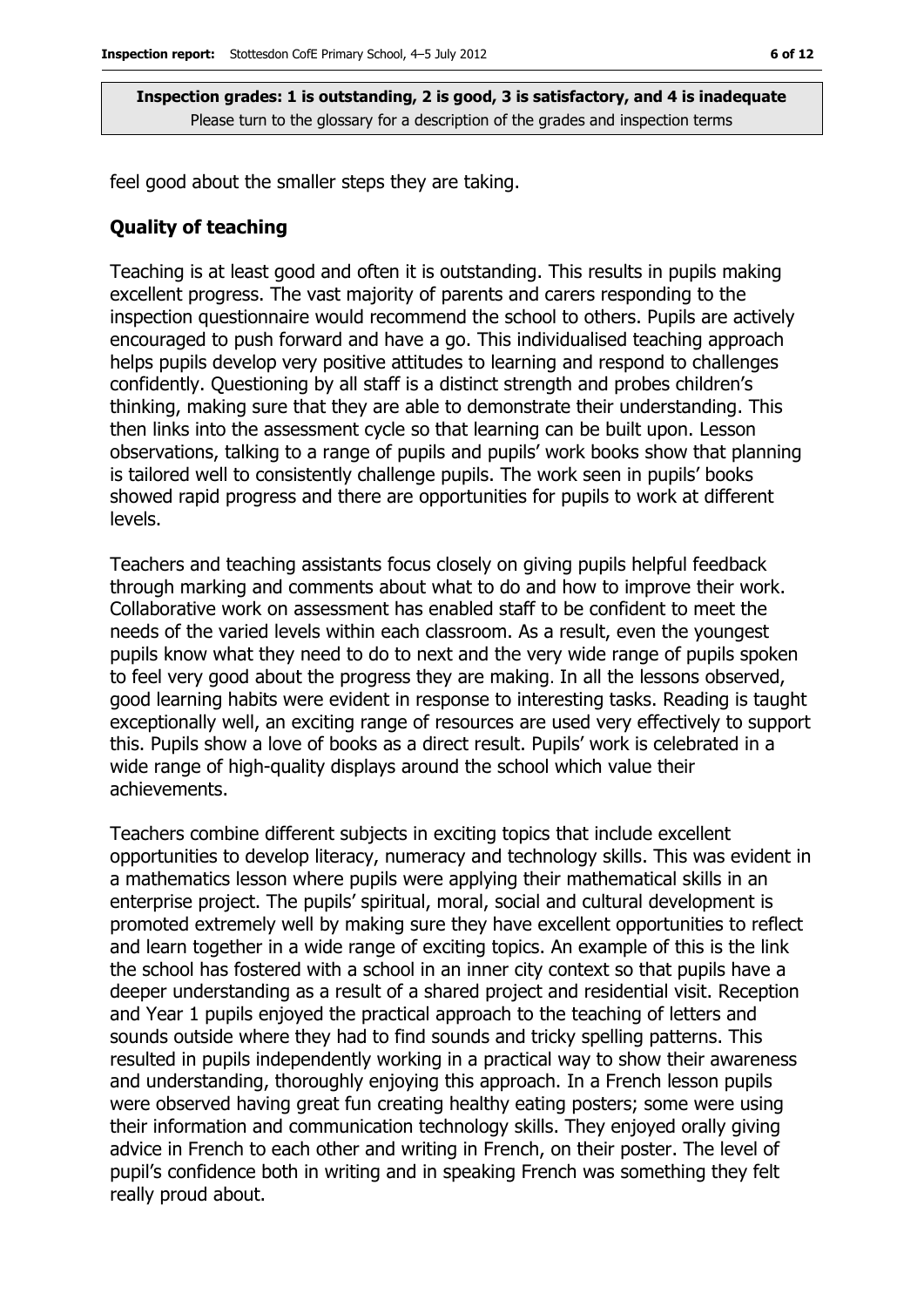#### **Behaviour and safety of pupils**

Behaviour is exemplary and pupils' views support this judgement. They are confident that this is typical of behaviour in school over time and school records endorse this view. Pupils are frequently consulted and regularly contribute by responding to the schools regular monitoring of behaviour. Attendance is above average and punctuality is excellent. Almost all parents and carers strongly feel that their children are kept very safe. A wide range of pupils was spoken to and they all said they feel extremely safe in school. They have an excellent understanding of how to keep themselves and others safe both in and out of school. Pupils are very confident to apply what the school has taught them about right and wrong and use this to make better choices. For example, if they were to be put under any peer pressure in the future they would know the right thing to do. They are knowledgeable about different types of bullying and how to prevent it from taking place. They particularly understand how to keep safe in traffic and know how to keep safe when using the internet.

Pupils develop highly positive attitudes to learning in their lessons because teachers have extremely high expectations of what they can do and lessons are exciting, providing an excellent range of opportunities for pupils to learn together. This has been very well established over time and all staff are highly adept in managing pupils' behaviour. This is a very effective aspect of the school's work. The inspector observed how pupils are continually encouraged to develop and apply their skills and understanding. Pupils show resilience to challenge, are prepared to take risks if they were unsure and contribute eagerly because the climate for learning is excellent.

Assemblies are used to reinforce the school's expectations for behaviour and learning and to support the social and moral aspects of the schools work very well. Pupils respond enthusiastically to the school's reward systems and the celebration assemblies, where they share their work with each other.

#### **Leadership and management**

The improvements this school have made since the last inspection are excellent. Everyone in the school demonstrates the aspirations, ambition and drive to develop the provision still further. The headteacher, leaders, governors and staff work very effectively as a whole school team. Everyone's skills are welcomed, valued and included. Morale is high. One parent wrote, 'Strong links with parents and regular workshops mean I know how my child is progressing and how to help.' Parents and carers are strongly of the opinion that all staff guide and nurture all pupils.

All leaders contribute to the school's accurate self-evaluation and subsequent plans for improvement. Professional development and performance management systems have made an extremely positive contribution to the continued improvements in teaching and the use of assessment. All staff have benefited and become more confident from the collaborative approach to moderation, working across the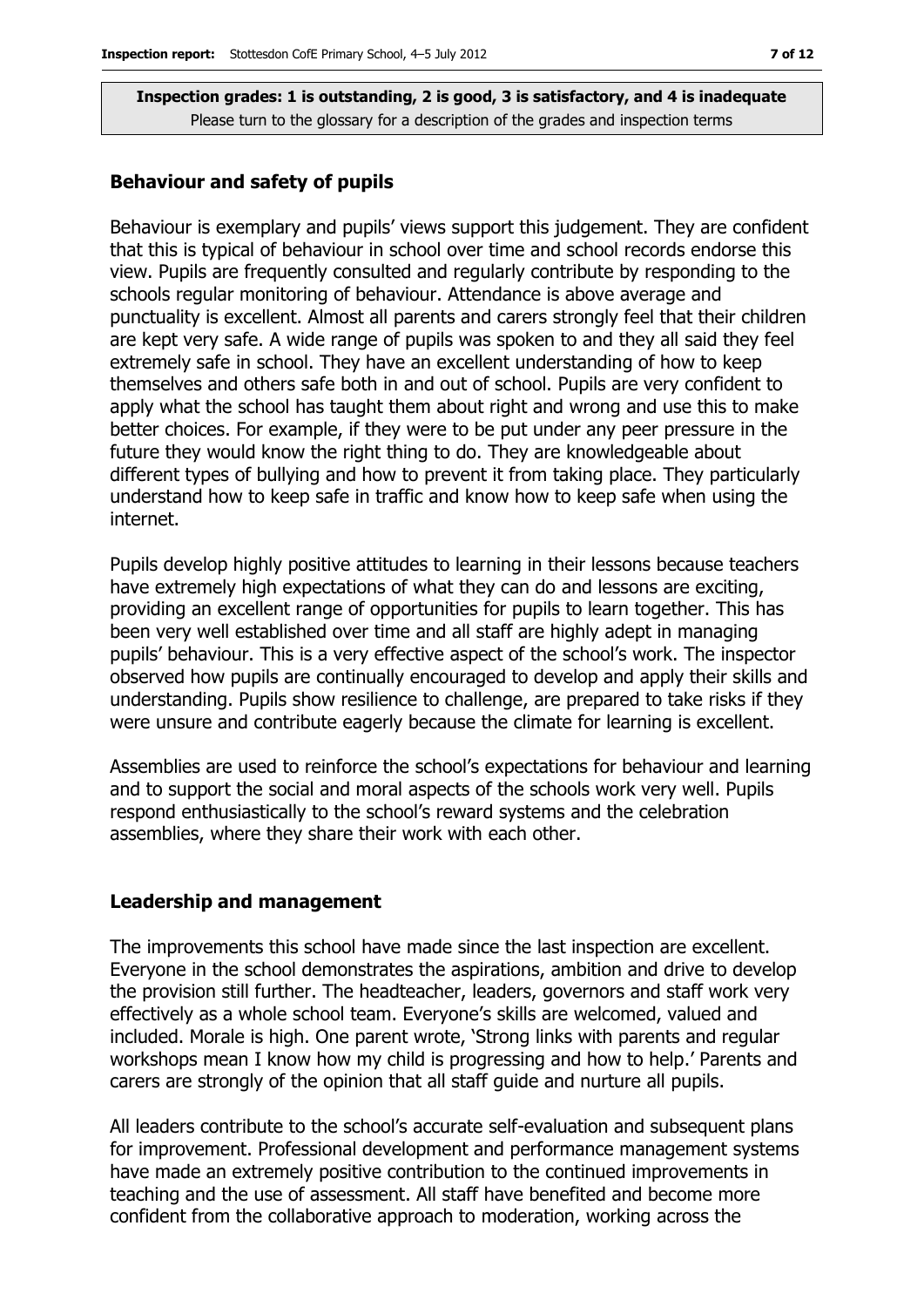federation. The school demonstrates an excellent capacity to improve further. The school is sharply focused on pupils doing their very best. Leaders monitor teaching very regularly, accurately and record clearly the impact teaching has on learning. Feedback for improvement is given within sharp timescales.

The curriculum is outstanding; it provides a wide array of exciting opportunities in themes for pupils. It fosters their interests and helps to successfully develop their basic skills in a range of subjects which they value greatly, for example the recent Jubilee theme where pupils developed a flower bed in the shape of the Union Jack for their eco garden. The school has forged wider links with other partners to enhance pupil's understanding of the world in which they live. Equality of opportunity is promoted extremely well through a rich curriculum. Discrimination is taught about and is understood by pupils. Additional enrichment activities and a full range of clubs are integral to all that is done. As a direct result, the curriculum supports and promotes their spiritual, moral, social and cultural development extremely well.

The governing body is knowledgeable about the school's strengths and supports the school to sustain its excellent features and push forward in areas for the future. Governors check and challenge thoroughly different aspects of the school's performance and hold everyone to account for the outcomes. The headteacher provides them with excellent information which helps them to fulfil their role fully. Safeguarding procedures are excellent and meet all current requirements. The school has excellent policies and practices to safeguard pupils' health, safety and welfare, which are conscientiously implemented and monitored.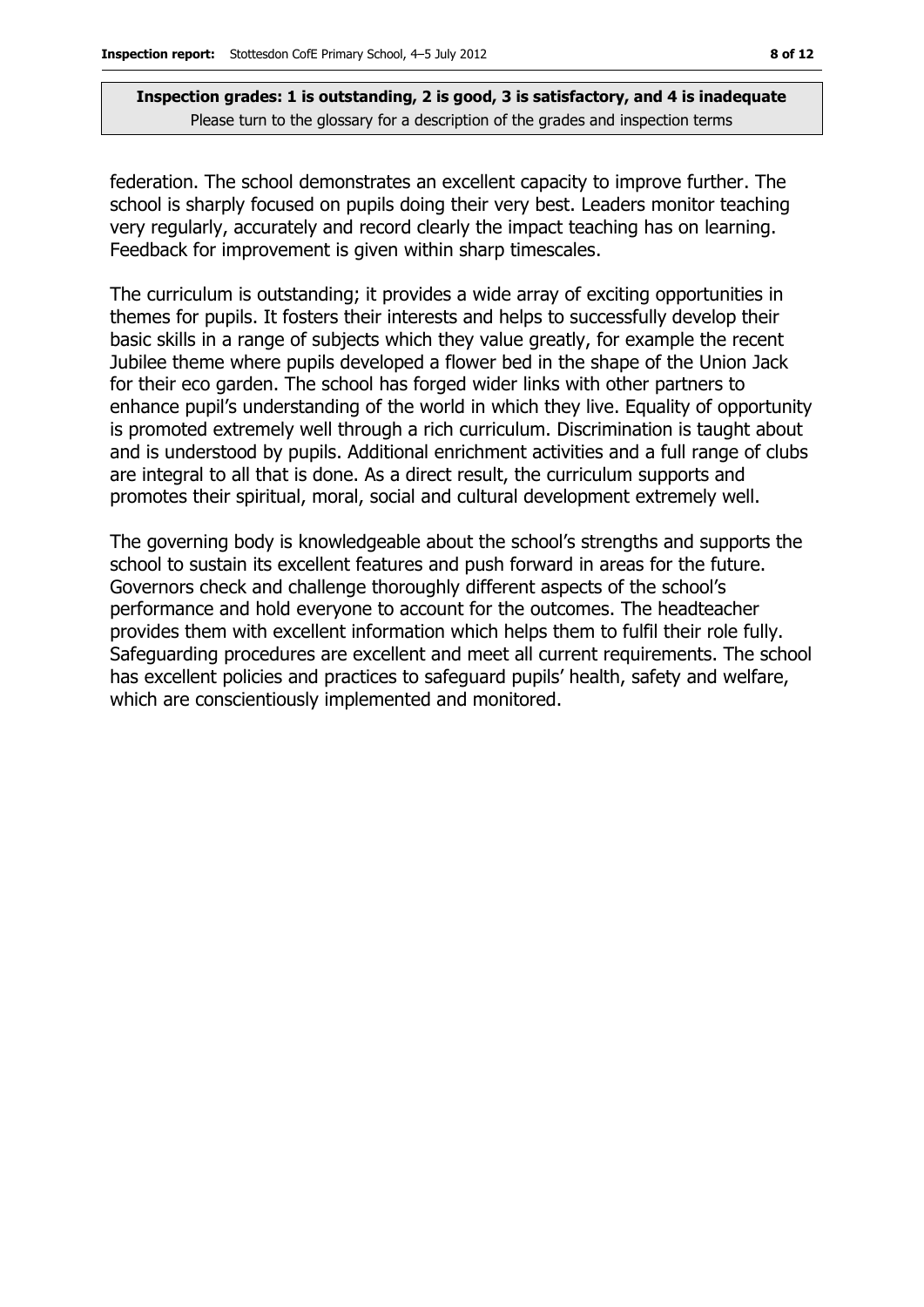# **Glossary**

#### **Grade Judgement Description** Grade  $1$  | Outstanding | These features are highly effective. An outstanding school provides exceptionally well for all its pupils' needs. Grade 2  $\Box$  Good These are very positive features of a school. A school that is good is serving its pupils well. Grade 3  $\parallel$  Satisfactory  $\parallel$  These features are of reasonable quality. A satisfactory school is providing adequately for its pupils. Grade 4 | Inadequate | These features are not of an acceptable standard. An inadequate school needs to make significant improvement in order to meet the needs of its pupils. Ofsted inspectors will make further visits until it improves.

## **What inspection judgements mean**

## **Overall effectiveness of schools**

|                         | Overall effectiveness judgement (percentage of schools) |      |                     |                   |
|-------------------------|---------------------------------------------------------|------|---------------------|-------------------|
| <b>Type of school</b>   | <b>Outstanding</b>                                      | Good | <b>Satisfactory</b> | <b>Inadequate</b> |
| Nursery schools         | 54                                                      | 42   |                     |                   |
| Primary schools         | 14                                                      | 49   | 32                  |                   |
| Secondary<br>schools    | 20                                                      | 39   | 34                  |                   |
| Special schools         | 33                                                      | 45   | 20                  |                   |
| Pupil referral<br>units | 9                                                       | 55   | 28                  |                   |
| All schools             | 16                                                      | 47   | 31                  |                   |

New school inspection arrangements have been introduced from 1 January 2012. This means that inspectors make judgements that were not made previously.

The data in the table above are for the period 1 September to 31 December 2011 and represent judgements that were made under the school inspection arrangements that were introduced on 1 September 2009. These data are consistent with the latest published official statistics about maintained school inspection outcomes (see [www.ofsted.gov.uk\)](http://www.ofsted.gov.uk/).

The sample of schools inspected during 2010/11 was not representative of all schools nationally, as weaker schools are inspected more frequently than good or outstanding schools.

Primary schools include primary academy converters. Secondary schools include secondary academy converters, sponsor-led academies and city technology colleges. Special schools include special academy converters and non-maintained special schools.

Percentages are rounded and do not always add exactly to 100.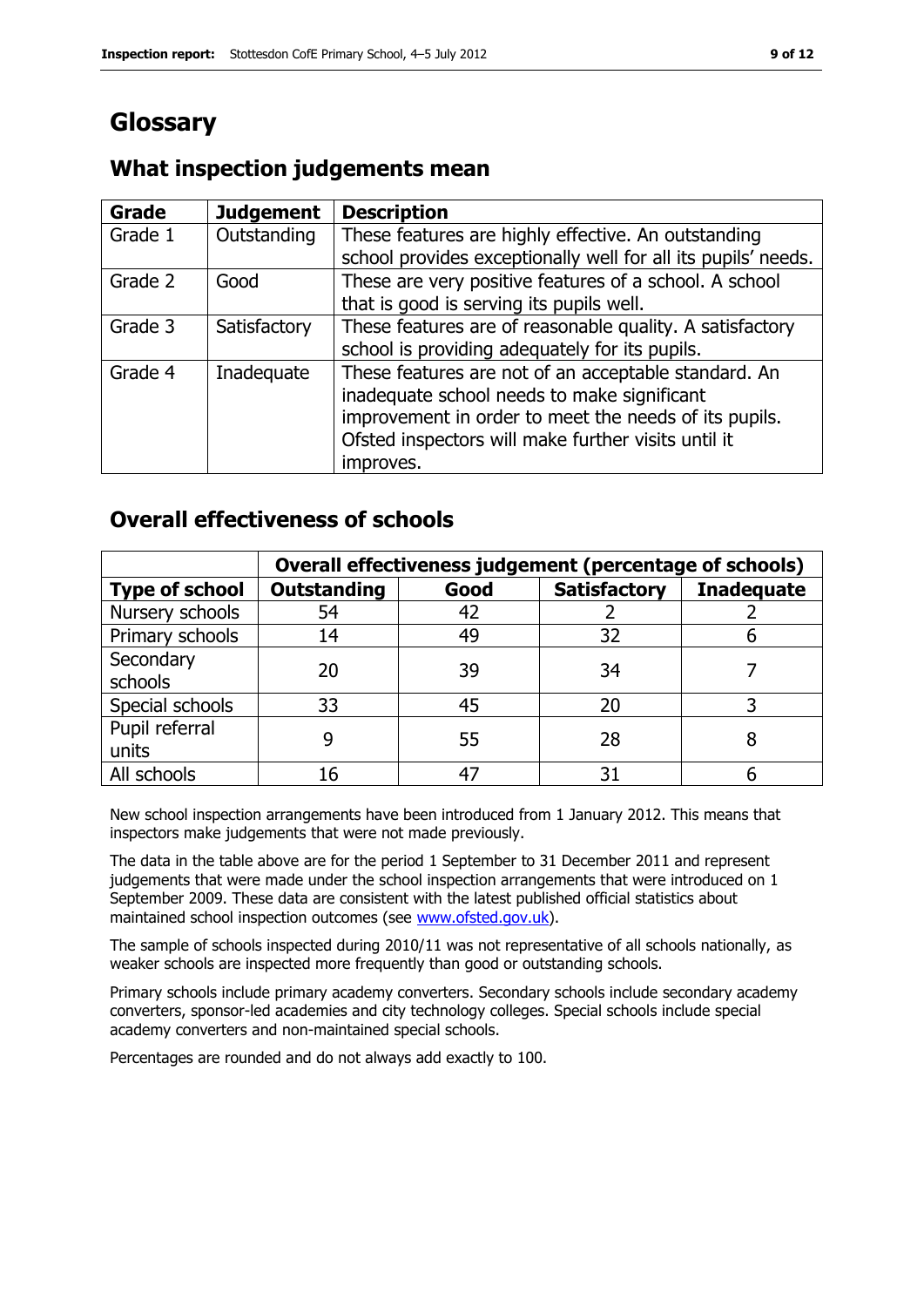# **Common terminology used by inspectors**

| Achievement:               | the progress and success of a pupil in their<br>learning and development taking account of their<br>attainment.                                                                                                        |
|----------------------------|------------------------------------------------------------------------------------------------------------------------------------------------------------------------------------------------------------------------|
| Attainment:                | the standard of the pupils' work shown by test and<br>examination results and in lessons.                                                                                                                              |
| Attendance:                | the regular attendance of pupils at school and in<br>lessons, taking into account the school's efforts to<br>encourage good attendance.                                                                                |
| Behaviour:                 | how well pupils behave in lessons, with emphasis<br>on their attitude to learning. Pupils' punctuality to<br>lessons and their conduct around the school.                                                              |
| Capacity to improve:       | the proven ability of the school to continue<br>improving based on its self-evaluation and what<br>the school has accomplished so far and on the<br>quality of its systems to maintain improvement.                    |
| Floor standards:           | the national minimum expectation of attainment<br>and progression measures.                                                                                                                                            |
| Leadership and management: | the contribution of all the staff with responsibilities,<br>not just the governors and headteacher, to<br>identifying priorities, directing and motivating staff<br>and running the school.                            |
| Learning:                  | how well pupils acquire knowledge, develop their<br>understanding, learn and practise skills and are<br>developing their competence as learners.                                                                       |
| Overall effectiveness:     | inspectors form a judgement on a school's overall<br>effectiveness based on the findings from their<br>inspection of the school.                                                                                       |
| Progress:                  | the rate at which pupils are learning in lessons and<br>over longer periods of time. It is often measured<br>by comparing the pupils' attainment at the end of a<br>key stage with their attainment when they started. |
| Safety:                    | how safe pupils are in school, including in lessons;<br>and their understanding of risks. Pupils' freedom<br>from bullying and harassment. How well the school<br>promotes safety, for example e-learning.             |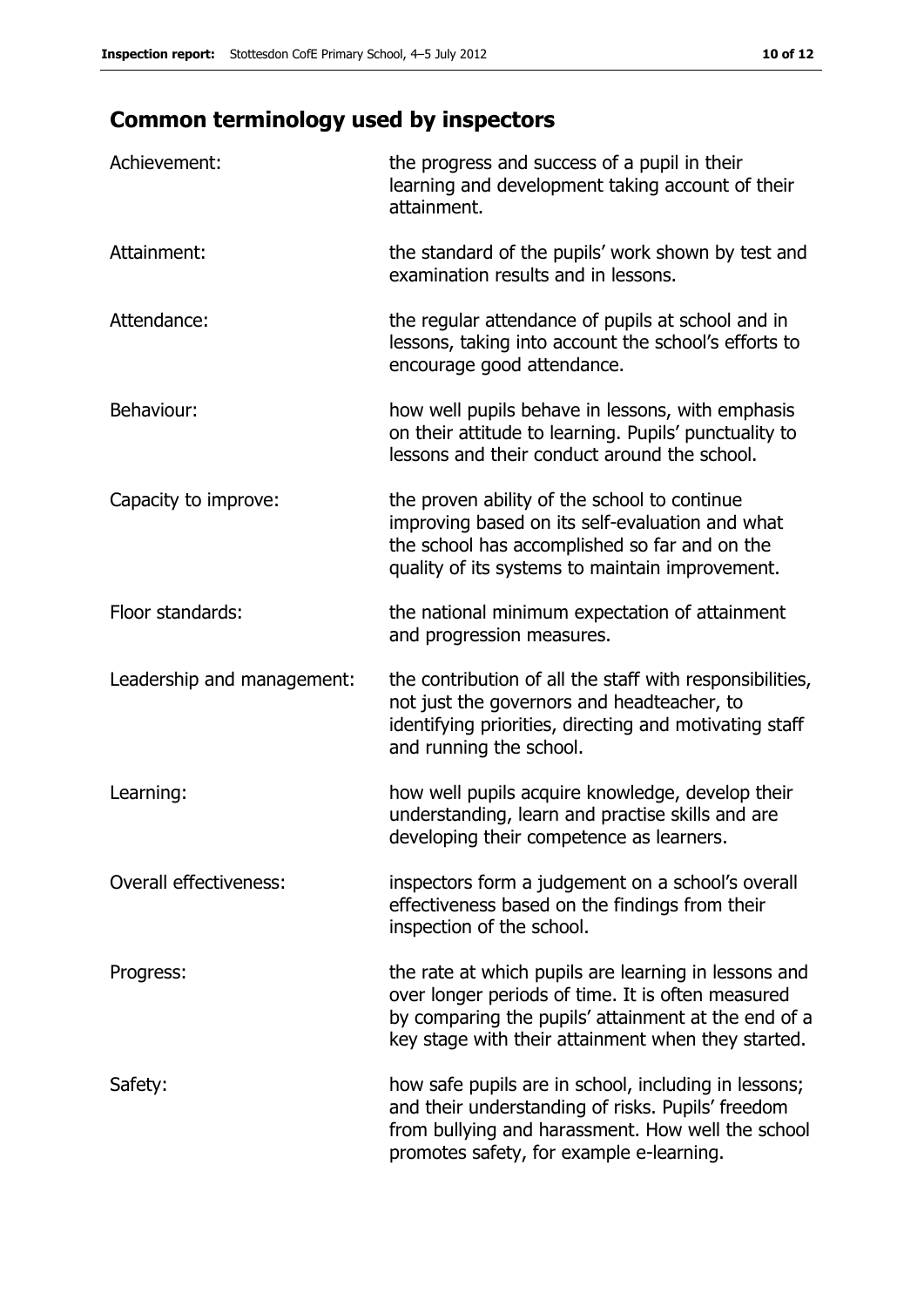#### **This letter is provided for the school, parents and carers to share with their children. It describes Ofsted's main findings from the inspection of their school.**

6 July 2012

Dear Pupils,

#### **Inspection of Stottesdon CofE Primary School**, **Kidderminster DY14 8UE**

Thank you for being so welcoming and helpful when I visited your outstanding school recently. Thank you also for showing me your work and talking to me about your targets and next steps. Teaching at your school is excellent. Your school really helps you learn to be the best you can be at all the times. These are the best things about it.

- You achieve extremely well.
- You learn to get on with other pupils and show very positive attitudes towards learning in lessons.
- You love coming to school and describe it as being part of a family.
- In your questionnaire returns you told me that everyone in school takes very good care of you, and you feel very safe and secure at all times.
- You very much enjoy your topic work and all the exciting trips and visits.
- You really look after your school and take great pride in looking after your fantastic eco garden.

Everyone in your school makes sure that you can enjoy your work because they carefully plan your lessons and match them closely to what you need to do next. I was impressed by this. The headteacher agrees that there is still some work to do for the pupils in Key Stage 1 by making sure that you spell correctly all your 'key words' and always use them when you are writing.

You can all help by working hard in all that you do and continuing to listen to your 'next steps'.

I wish you every success in the future.

Yours sincerely

Sarah Bentley Lead Inspector